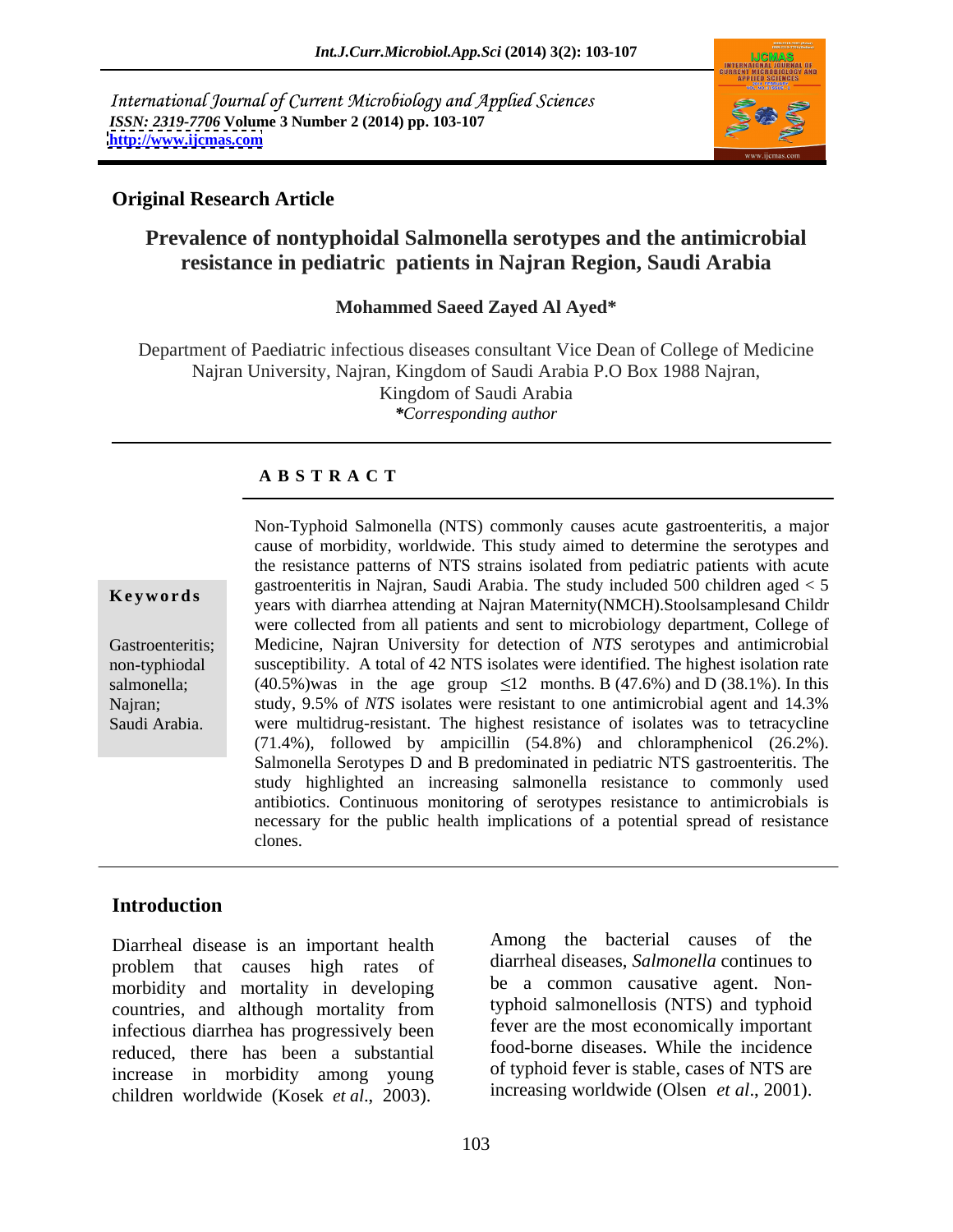It is estimated that 93.8 million worldwide proper antimicrobial therapy (Majowicz *et*  cases of acute gastroenteritis due to al., 2010). *Salmonella* species causing 155,000 deaths infections such as meningitis or septicemia were effective intravenous antibiotic therapy can be life-saving can occur and death may occur (Su *et al*., 2004;

In the last few years, there has been an Salmonella infections in adults where as

(Greko *et al*., 2009). The World Health Organization (WHO) has listed these drugs as critically important antibiotics for human health, highlighting the need for agar media (Difco) for Suspected 24 judicious use of these antibiotics in food hours colonies on agaratmedia37 Cwere animals (Collignon *et al*., 2009). The spread of resistant *Salmonella* serotypes is a relevant issue for pediatricians, because few therapeutic options are available for this age group (Majowicz *et al*. 2010; Su *et al*., 2004). There is very little information available from Saudi Arabia regarding the status of *Salmonella* in agglutination test with antisera (Wellcome association with diarrheal diseases Diagnostics, Dartford, UK) as specified by (Kambal, 1996; Fahad *et al*., 2001; the White-Kauffman-Le Minor scheme. Nasreldin Elhadi, *et al*., 2013). Identification of *Salmonella* serotypes and its pattern of antimicrobial susceptibility may provide epidemiological data for

*al*., 2010).

annually (Majowicz *et al*., 2010). Infection This study aimed to determine the with NTS usually results in a self-limiting distribution and resistance patterns of NTS gastroenteritis in healthy children that does serotypes isolated from pediatric patients not require antibiotic therapy. However, with acute gastroenteritis in Najran region, serious sequelae, including systemic Saudi Arabia, during the period between January and July 2012.

# **Materials and Methods**

Hohmann, 2001). This study included 500 children aged less alarming increase of *Salmonella* resistance Children's (NMCH). Diarrhea was defined to different antimicrobial agents and as at least three loose stools in 24 hours, especially to those most commonly used, any number of watery stools, or 1 or 2 such as ampicillin (AMP), trimethoprim-<br>loose stools in 24 hours accompanied by at sulfamethoxazole (SXT), chloramphenicol least one of the following symptoms: (CHL) or tetracycline; TET (Wannaprasat nausea, vomiting, abdominal cramps, or ., *et al.*, 2011). Fluoroquinolones have feve <sup>o</sup>C. of Stool samples > 38 were been recommended for the treatment of collected from all patients and sent to the the third generation cephalosporins are the Medicine, Najran University for detection drugs of choice for young patients of *Salmonella* enteropathogen serotypes. than 5 years with diarrhea attending the outpatient clinic at Najran Maternity and microbiology department at the College of Stool samples were inoculated into Selenite-F enrichment broth (Difco, USA) for 4-6 hours at 37° and subcultured on MacConky and xylose lysine deoxycholate agar media (Difco) for Suspected 24 biochemically identified as being *Salmonella* species by using the API 20E (Bio-Merieux, France) according to the manufacturer's instructions. *Salmonella*  isolates were grouped with polyvalent antisera and serotyped based on somatic O and phases I and II flagellar antigens, by

> All *Salmonella* serotypes were subjected to antimicrobial susceptibility testing by disc diffusion method as recommended by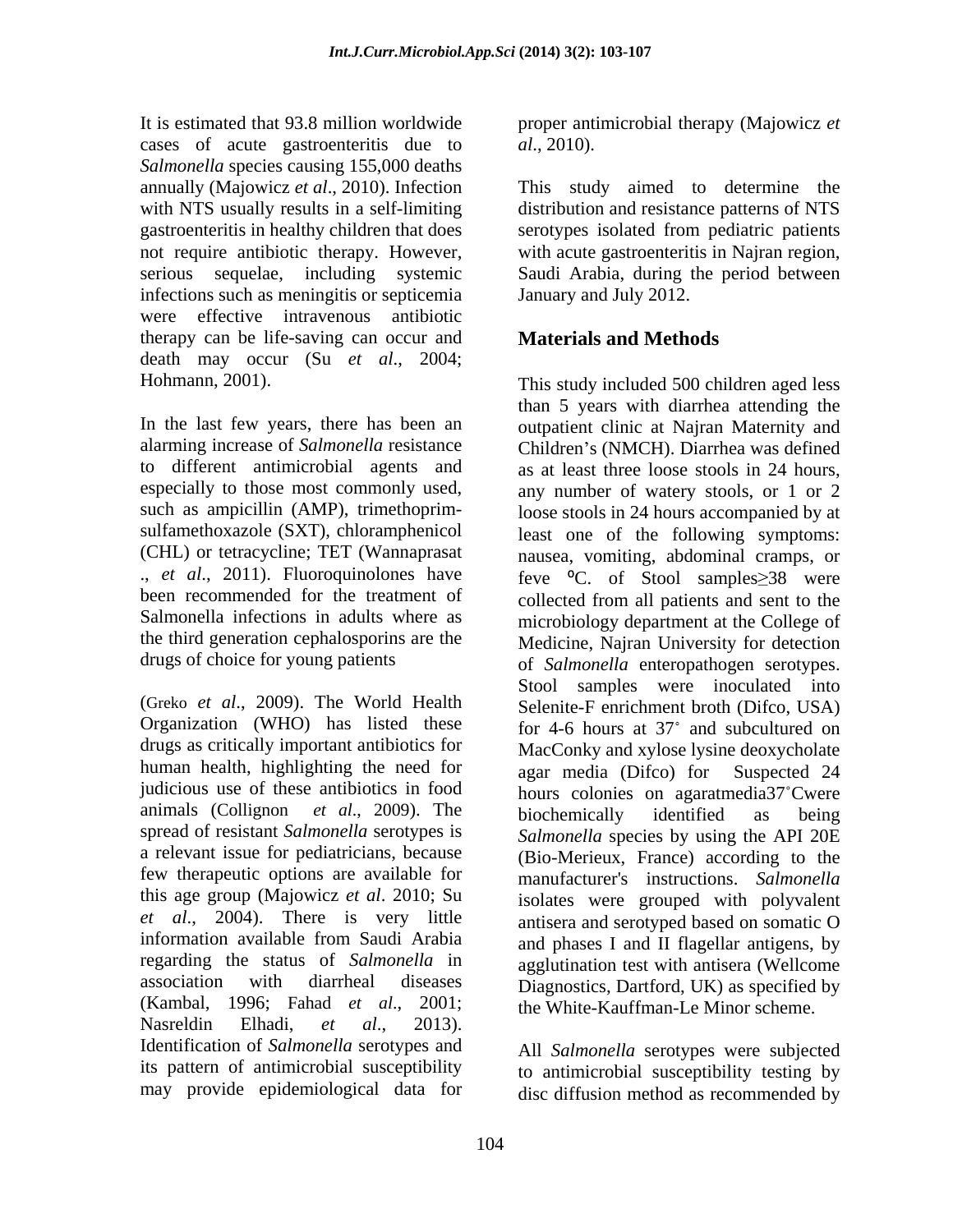Clinical Laboratory Standards Institute France) with commercial antibiotic discs  $> 85\%$  of NTS isolates were serogroup B study were ampicillin; AMP (10 µg), shown in previous reports from the AMC (20/10 mg), ceftriaxone; CRO (30 et al., 2001; Nasreldin Elhadi, et al.,  $\mu$ g), chloramphenicol; CHL (30  $\mu$ g), 2013). According to Salm-Surv (the WHO tetracycline; TET (30 µg), nalidixic acid;

During the study period, a total of 42 NTS isolation rate (17 isolates; 40. followed by 9 isolates (21.4%) in children aged 13-24 months, 6 isolates (14.3%) in each of 37- 48 and 49-60 months age groups and 4 isolates (9.5%) in children aged 25-36 months. The most prevalent NTS serotype was B isolated from (20 isolates, 47.6%), In our study, which is the first report from followed by serotype D (16 isolates: this region of the kingdom of Saudi followed by serotype D (16 isolates; 38.1%) and serotype C (4 isolates; 9.5%),

The antimicrobial resistance of all NTS serotypes is presented in table (2). Overall, 9.5% (4/42) of NTS isolates were resistant (6/42) were multidrug-resistant, defined as resistance to three or more antibiotic classes. The highest resistance of all isolates was to tetracycline (71.4%), manifestations and higher rates of chloramphenicol (26.2%) and gentamicin

Despite the development in sanitation and hygiene, NTS illnesses continue to impose both the immaturity of the immune system a significant burden both the developed on

(CLSI) on Muller-Hinton agar (Oxoid, (Majowicz SE, *et al*. 2010). In this study, (Oxoid). The antibiotic discs used in this and D. This distribution is similar to that amoxicillin/clavulanic acid (Augmentin); Kingdom (diseases (Kambal, 1996; Fahad TET (30 µg), Gentamycin; GEN (10 µg), network) data from 2001 to 2005, *S.*  trimethoprim-sulfamethoxazole; SXT (30 *rnteritidis* (serogroup D) was the most µg) and ciprofloxacin; CIP (5 µg). common serotype worldwide (65% of the Multidrug-resistance was defined as isolates), followed by *S. typhimurium*; resistance to three or more antimicrobials serogroup B (12%) and S. Newport (4%) subclasses. (Nasreldin Elhadi, *et al*., 2013). In this **Results and Discussion** S.typhimurium represented 26% and 25% isolates were identified. The highest *Entiritidis* was the most frequent isolate and the popul developing countries > 85% of NTS isolates were serogroup B shown in previous reports from the *et al*., 2001; Nasreldin Elhadi, *et al*., 2013). According to Salm-Surv (the WHO supported food borne disease surveillance WHO report, *S. enteritidis* and *S.typhimurium* represented 26% and 25% of the isolates in Africa, respectively. In Asia, Europe and Latin America, *S.*  (38%, 87% and 31%, respectively). In North America *S. typhimurium* was the most frequently reported (29%) followed by *S. enteritidis* (21%) and other *Salmonella* spp. (21%).

table (1). isolates were from children less than 2 to one class of antibiotics and 14.3% followed by ampicillin (54.8%), complications, were on this study, none of (19%). Early childhood is characterized by an In our study, which is the first report from this region of the kingdom of Saudi Arabia, the majority (62%) of NTS years of age. This is in agreement with other reports (Huang *et al*., 2012; Jabeen *et al*., 2010; Vithayasai *et al*., 2011). Previous studies reported that NTS patients <2 years of age demonstrated severe clinical manifestations, including a higher incidence of bloody stool, mixed infections, and extra-intestinal manifestations and higher rates of the patients developed systemic diseases. increased susceptibility to infectious diseases, and this has been attributed to both the immaturity of the immune system at birth and to the sluggish development of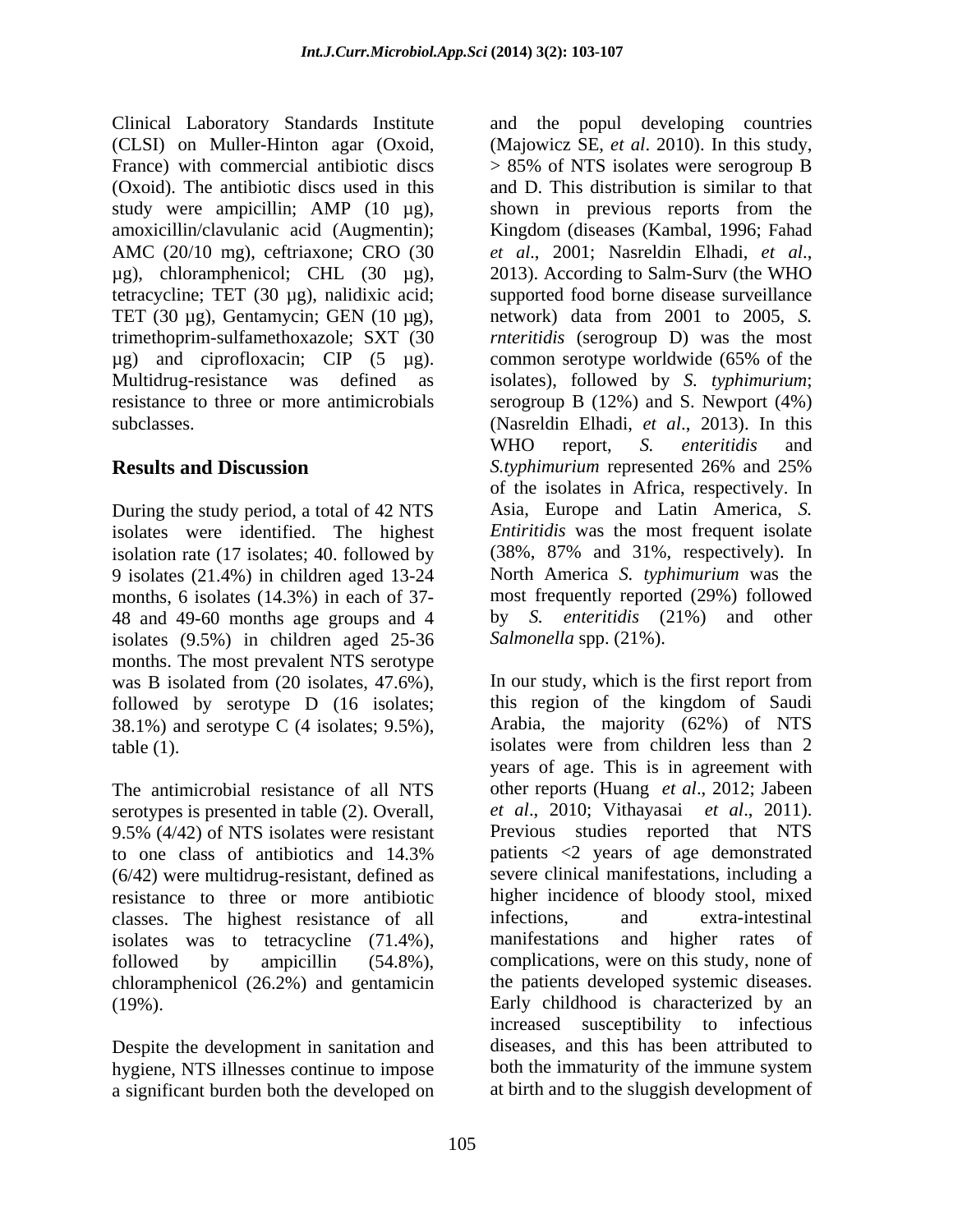immunocompetence during the postnatal to ceftriaxone (CRO) and CIP found in our and early childhood years. This study is higher than that reported in vulnerability to infections appears to be previous Saudi studies (Kambal,1996; particularly pronounced in relation to intracellular pathogens, reflecting the great concern, as continued emergence and functional immaturity of cell-mediated immunity (Upham *et al*., 2002). susceptibility to these precious antibiotics Furthermore, gastric hypoacidity, the are likely to have worrying clinical home environment and intra-familiar transmission also play a role in the development of NTS in younger children

Antimicrobial resistance in NTS serogroup Nasreldin Elhadi, *et al*., 2013), still lower compared to reports from other Asian countries like Malaysia, Thailand and Vietnam (AMP, 23-100%, CHL; 36%-100%) (Van *et al.*, 2012). Interestingly, Morad Asaad for his assistance and help only 4.8% of the *NTS* isolates in our study during the microbiological work in this were resistant to SXT, compared to much study. higher rates noted in other Saudi studies<br>(11%-38%) (Kambal 1996; Fabad *et al* References (11%-38%) (Kambal, 1996; Fahad *et al*., 2001; Nasreldin Elhadi, *et al*., 2013) and other asian countries like Thailand and Vietnam (Van *et al*., 2012). Ciprofloxacin (CIP) and third-generation cephalosporins are the antimicrobial agents recommended for the treatment of complicated extraintestinal infections. The rate of resistance

Fahad *et al*., 2001;). Our finding is of dissemination of *NTS* strains with reduced consequences (Parry *et al*., 2008).

(Hohmann, 2001). predominate as causative agents of is a global problem. In the present study, from children less than 2 years of age. 9.5% of *NTS* isolates were resistant to one This study highlighted an increasing NTS class of antimicrobials and 14.3% were multidrug-resistant. Similar to previous antibiotics which are of public health reports (Majowicz *et al*. 2010; Su *et al*., 2004; Huang *et al*., 2012; Jabeen *et al*., 2010; Vithayasai *et al*.,2011), *S. typhimurium* was the most frequent antimicrobial susceptibility testing once resistant serotype. Regardless of *NTS* available. have important implications on serotype, the resistance rates towards therapeutic options. Although the majority therapeutically relevant first-line of isolates are still susceptible to antibiotics (AMP; 54.8% and CHL; 26.2%), although relatively higher than monitoring of serotype resistance is of reported in previous Saudi studies (AMP; paramount importance for the public 16%-46.6% and CHL; 11%-17.2%) health implications of a potential spread of (Kambal, 1996; Fahad *et al*., 2001; In conclusion, NTS Serotypes D, B and C pediatric salmonella gastroenteritis in our region. The majority of the isolates were resistance to commonly available concern and the pediatricians should be aware of the local epidemiological data of NTS and carefully review the results of ceftriaxone and ciprofloxacin, continuous resistant clones.

## **Acknowledgement**

The author would thank Professor Ahmed during the microbiological work in this study.

## **References**

Collignon P, *et al*. 2009. World Health Organization ranking of antimicrobials according to their importance in human medicine: a critical step for developing risk management strategies for the use of antimicrobials in food production animals. Clin Infect Dis; 49: 132–141.